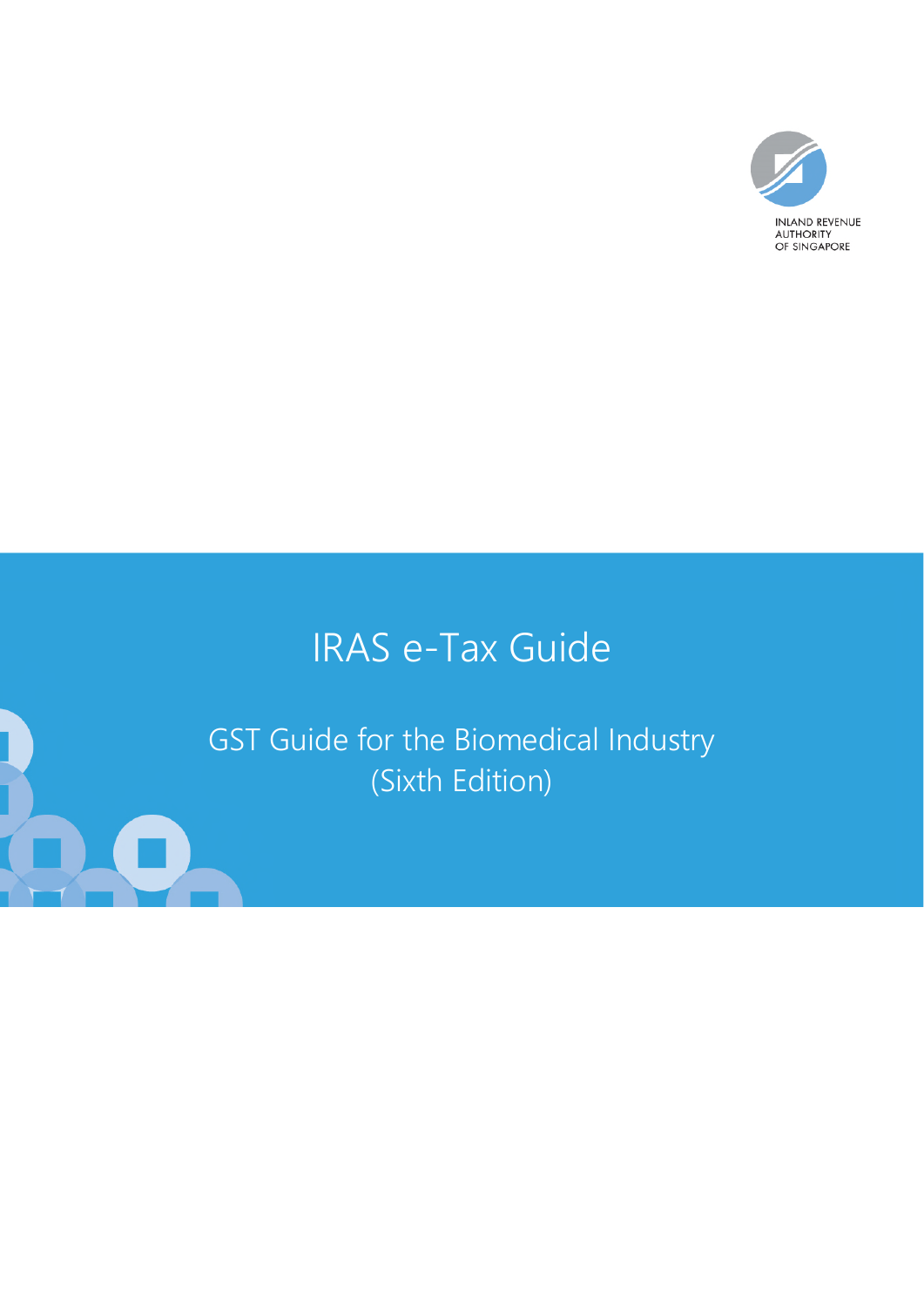Published by Inland Revenue Authority of Singapore

Published on 5 Jan 2022

First Edition: 31 Mar 2014 Second Edition: 10 Dec 2014 Third Edition: 11 Nov 2016 Fourth Edition: 25 Oct 2019 Fifth Edition: 10 Feb 2021

> Disclaimers: IRAS shall not be responsible or held accountable in any way for any damage, loss or expense whatsoever, arising directly or indirectly from any inaccuracy or incompleteness in the Contents of this e-Tax Guide, or errors or omissions in the transmission of the Contents. IRAS shall not be responsible or held accountable in any way for any decision made or action taken by you or any third party in reliance upon the Contents in this e-Tax Guide. This information aims to provide a better general understanding of taxpayers' tax obligations and is not intended to comprehensively address all possible tax issues that may arise. While every effort has been made to ensure that this information is consistent with existing law and practice, should there be any changes, IRAS reserves the right to vary its position accordingly.

© Inland Revenue Authority of Singapore

All rights reserved. No part of this publication may be reproduced or transmitted in any form or by any means, including photocopying and recording without the written permission of the copyright holder, application for which should be addressed to the publisher. Such written permission must also be obtained before any part of this publication is stored in a retrieval system of any nature.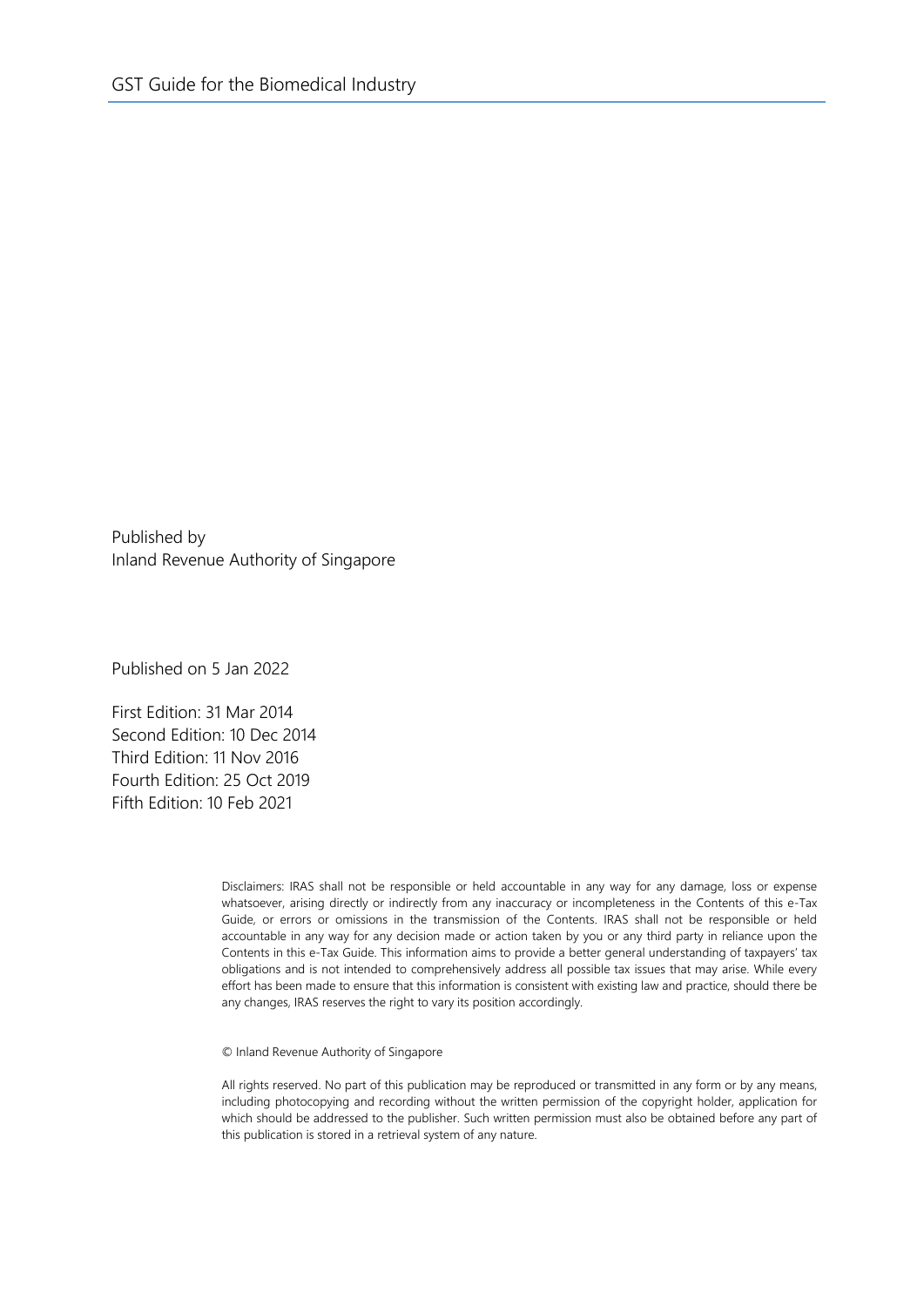# **Table of Contents**

## **Page**

| 2              |                                                                        |  |  |
|----------------|------------------------------------------------------------------------|--|--|
| 3              | GST Relief for Importation of Certain Clinical Research Materials 1    |  |  |
| $\overline{4}$ | Approved Contract Manufacturer and Trader (ACMT) Scheme for Qualifying |  |  |
| 5              |                                                                        |  |  |
| 6              |                                                                        |  |  |
| $\overline{7}$ |                                                                        |  |  |
| 8              |                                                                        |  |  |
| 9              |                                                                        |  |  |
|                |                                                                        |  |  |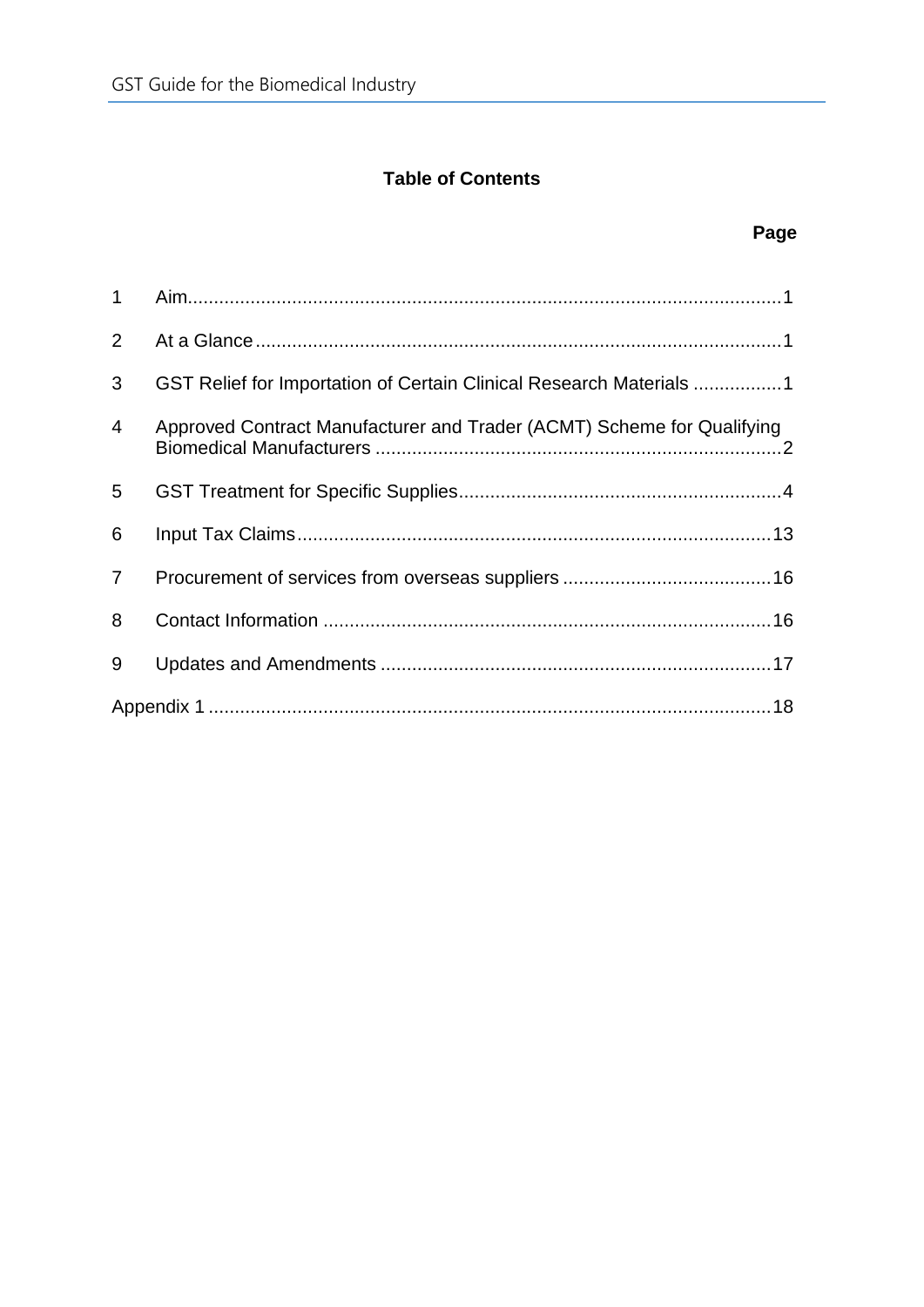#### **1 Aim**

1.1 This guide provides details of the GST treatment applicable to the biomedical industry.

### **2 At a Glance**

- 2.1 The biomedical industry is a key growth engine of Singapore's economy and one of the fastest growing sectors. To facilitate growth, IRAS collaborated with the GST Services of the Big 4 CPA Firms to co-design GST solutions to address various issues faced by the industry.
- 2.2 Specifically, to enhance the international competitiveness of our local industry, business-friendly GST measures have been introduced to relieve the irrecoverable GST costs incurred by businesses as well as to facilitate GST compliance along the supply chain. The measures are explained in paragraphs 3 and 4 below.
- 2.3 This guide also clarifies the GST treatment for other common scenarios and issues in the biomedical industry.

### **3 GST Relief for Importation of Certain Clinical Research Materials**

- 3.1 You are a local intermediary (e.g. a logistics company or research organization) engaged by an overseas pharmaceutical or biotechnical company ("overseas sponsor") to import the following clinical research materials into Singapore:
	- a) Medicinal products and their placebos;
	- b) Therapeutic products and their placebos; or
	- c) With effect from 16 Dec 2021, Class 2 cell, tissue or gene therapy (CTGT) products and their placebos.

You may not be entitled to recover the import GST that you incur under the normal rules<sup>1</sup> or use your MES status to import the materials.

3.2 To support local clinical research and ease business compliance, you<sup>2</sup> can apply for GST relief (i.e. not pay GST) on the importation of the above clinical research materials into Singapore for local regulated clinical trials, re-export for overseas clinical trials, or destruction / disposal in Singapore<sup>3</sup>. The relief is granted on the basis that the clinical research materials cannot be legally traded or sold and hence, are not for private consumption.

<sup>&</sup>lt;sup>1</sup> Refer to paragraph 6.1.1 of this GST guide for the input tax claim conditions.

<sup>2</sup> Other importers may also apply for the relief.

<sup>&</sup>lt;sup>3</sup> The local disposal of products has to be managed in accordance with National Environment Agency's (NEA) Environmental Public Health (Toxic Industrial Waste) Regulations.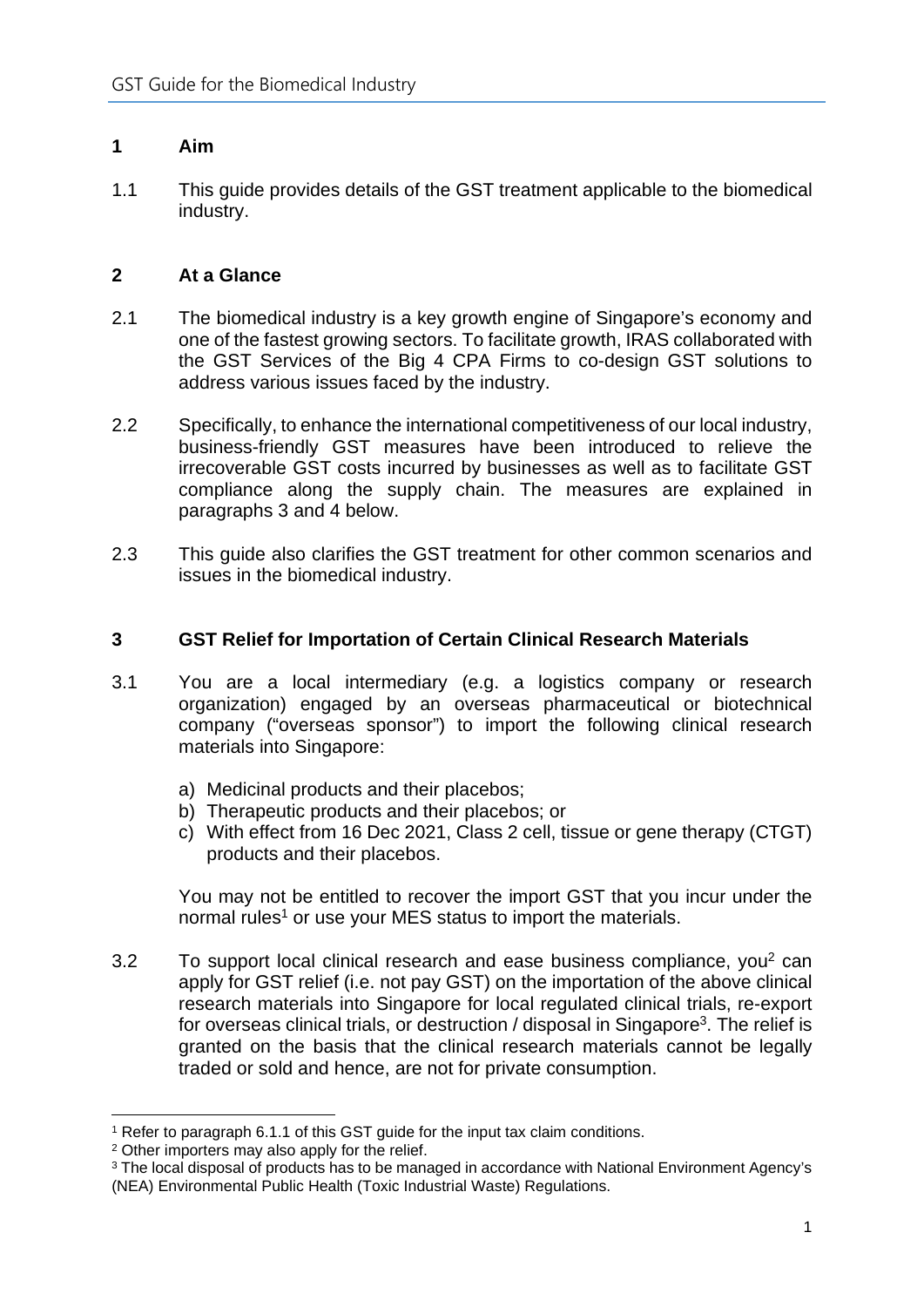3.3 For more details on the scope, conditions and application process for the GST relief, please refer to Singapore Customs' website (www.customs.gov.sg).

#### **4 Approved Contract Manufacturer and Trader (ACMT) Scheme for Qualifying Biomedical Manufacturers**

- 4.1 Contract manufacturing is an adopted business model in the biomedical industry, whereby an overseas pharmaceutical or biologics company consigns raw materials to a local contract manufacturer (hereafter referred to as "CM") for value-added activities and pays a service fee.
- 4.2 The following diagram illustrates a typical contract manufacturing arrangement in the biomedical industry.



- 4.3 Based on normal GST rules, you ("CM A") will have to charge GST on your contract manufacturing activities supplied to your overseas client ("B") where the goods are not exported. B will also incur GST on the local purchases of raw materials. As B is not registered for GST in Singapore, the GST payable becomes irrecoverable cost.
- 4.4 To maintain your international competitiveness, you can apply for the ACMT scheme if you are a qualifying biomedical contract manufacturer<sup>4</sup>. A qualifying biomedical contract manufacturer refers to a CM of Active Pharmaceutical Ingredients (APIs).

<sup>4</sup> The Comptroller of GST will consider admitting CMs in other business segments of the biomedical industry on a case-by-case basis if their business model fits within the scheme and they are able to satisfy all other eligibility conditions.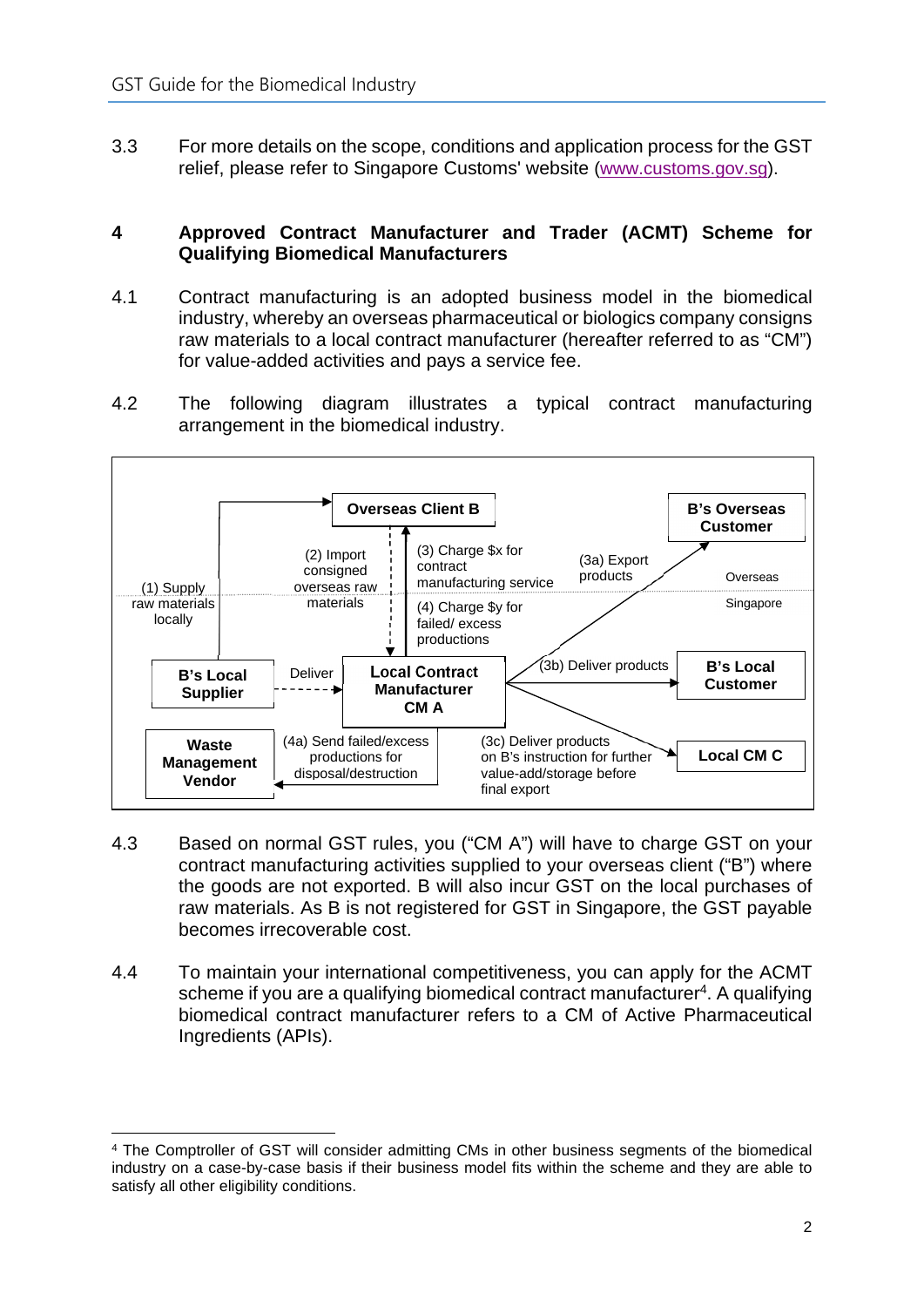- 4.5 As an ACMT CM, you will enjoy the GST benefits explained below for your arrangements with an overseas client<sup>5</sup>, subject to the respective applicable conditions:
	- Disregard the supply of value-added contract manufacturing services to your overseas client (i.e. not charge GST on the supply), as illustrated in (3) of Figure 1 below. The value-added services under the scheme include processing, assembly, Quality Control (QC) and functional testing. This applies to consignment, modified turnkey and full turnkey arrangements.
	- Disregard the supply of value-added contract manufacturing services to your overseas client relating to failed or excess productions (i.e. not charge GST on the supply), as illustrated in (4).
	- Enjoy GST suspension (i.e. not pay GST) on the import of your own goods and goods belonging to your overseas client, as illustrated in (2).
	- Recover as your input tax, the GST incurred on goods purchased locally by your overseas client and delivered to you on which you perform valueadded services under the ACMT scheme, as illustrated in  $(1)^6$ .



*Figure 1: GST benefits under enhanced ACMT scheme* 

- local clients (whether GST-registered or not); or
- overseas clients who are GST-registered, other than a person who is registered under the Overseas Vendor Registration regime as pay only person.

<sup>5</sup> The ACMT scheme privileges do not apply to arrangement with:

<sup>&</sup>lt;sup>6</sup> If you are also the suppler of the raw materials, you must account for the output tax on your supply to your overseas client. The recovery of input tax on behalf is a separate transaction. For more information, please refer to the e-Tax Guide "GST: Approved Contract Manufacturer and Trader (ACMT) Scheme".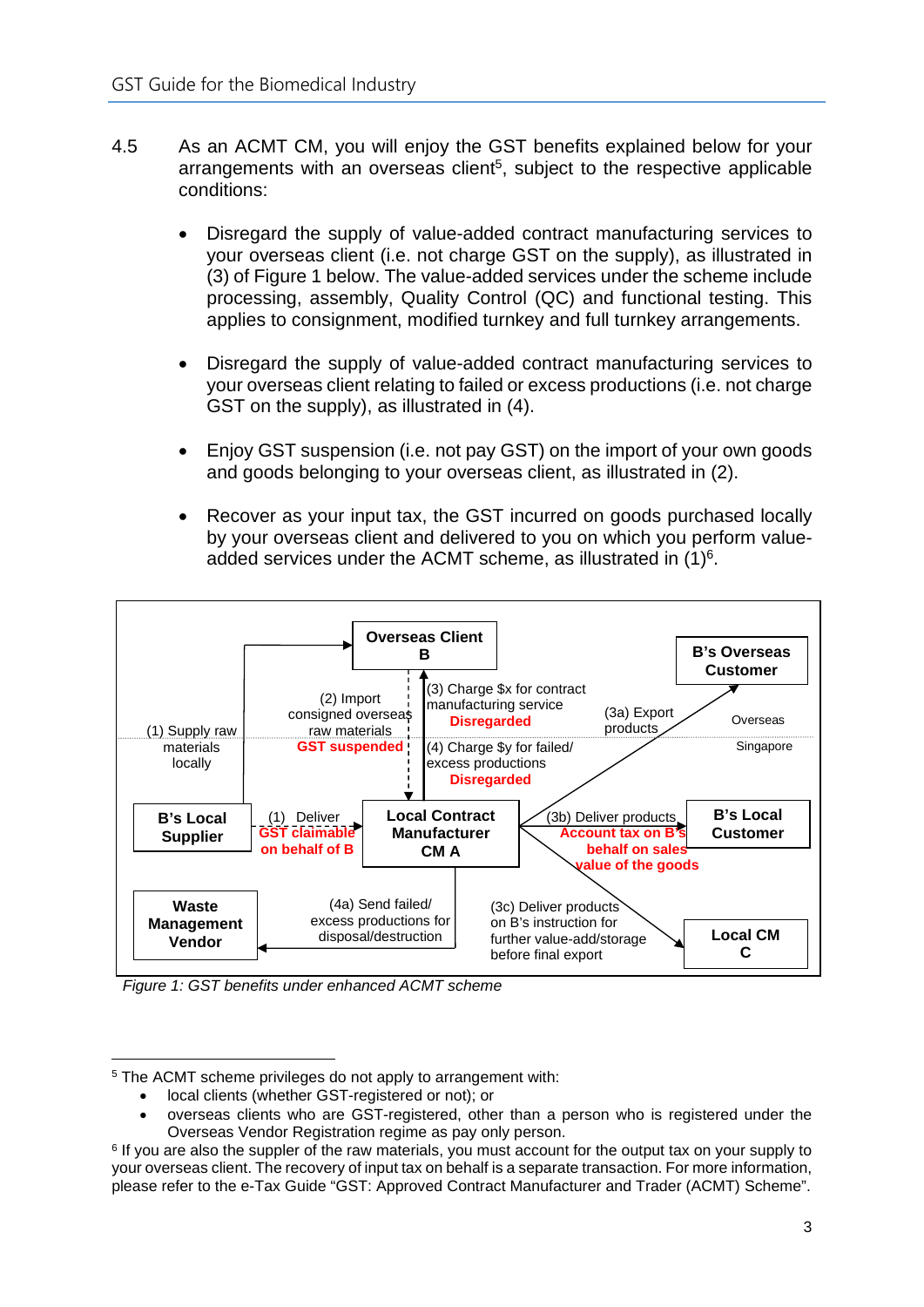4.6 For more information on the benefits, eligibility conditions, application process, applicable conditions for the above benefits to apply and other requirements of the scheme for an ACMT CM, you can refer to the e-Tax Guide "GST: Approved Contract Manufacturer and Trader (ACMT) Scheme".

# **5 GST Treatment for Specific Supplies**

#### 5.1 **Research grants**

- 5.1.1 Section 10(2) of the GST Act defines supply to "include all forms of supply but not anything done otherwise than for a consideration". Hence, for a supply to exist for GST purposes, there must be a direct link between the goods or services supplied and consideration received.
- 5.1.2 Research in the biomedical industry may be publicly or privately funded through grants. Applying the principle in the above paragraph, grants that are outright payments with no benefit given in return to the grantor will not attract GST.
- 5.1.3 On the other hand, if direct benefits (in the form of goods or services, such as intellectual property (IP) rights, rights to use the research results or share of the research income) are conferred to the grantor by the recipient in return for the grant, part or all of the grant will be treated as consideration for the supply of the goods or services. You, as a recipient of the grant, will need to account for GST based on the tax fraction 7/107 of the Open Market Value (OMV) of the benefits given. If the OMV is not available and you are unable to identify a separate value for the benefits, GST is to be accounted based on 7/107 of the full value of the grant.

#### **Example 1**

You are a local research institution and receive a grant from a sponsor to develop a new vaccine. As part of the grant agreement, the sponsor will own all IP rights generated in the course of the research.

You are making a taxable supply of service to the sponsor as you give a direct benefit in the form of IP rights in return for the grant. If the sponsor belongs in Singapore, you must account for GST on the supply based on the OMV of the IP rights or the full value of the grant if the OMV is unavailable. If the sponsor belongs outside Singapore, you can zero-rate the supply provided that it is not directly in connection with goods in Singapore.

5.1.4 To accord the grantor "direct benefits", the benefits must be identifiable, tangible and directly given to the grantor. The following examples illustrate certain scenarios where the Comptroller is prepared to accept that the benefits given to the grantor are not considered as "direct benefits".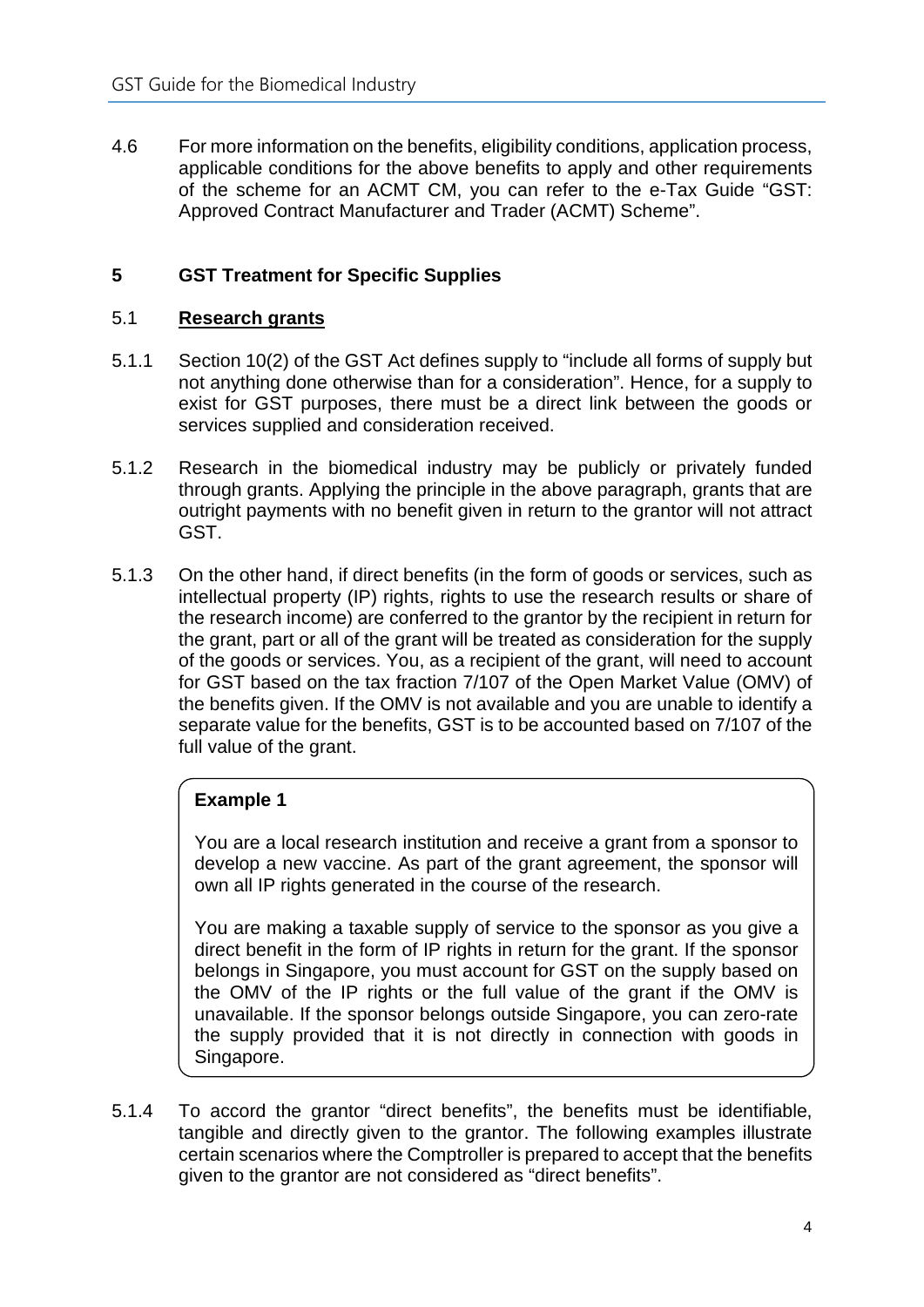# **Example 2.1**

You are a local research institution and receive a grant from a government agency to perform research on a certain disease. As part of the grant agreement, you are required to submit progress reports and give the grantor access to its research results.

If the primary purpose of the grant is to give funding incentives and the requirements imposed are merely for the grantor to monitor the research progress and ensure accountability of the grant usage, then they will not be considered as direct benefits given to the grantor. Hence, you do not need to account for GST on the grant.

### **Example 2.2**

You are a research institution and receive a grant from a local non-profit organization to perform a study on certain lifestyle diseases. The grant agreement requires that you publish the research results on its website to educate the general public.

As you are providing benefits to the public at large and not specifically or directly to the grantor, you do not need to account for GST on the grant.

#### 5.2 **Research and development (R&D) services supplied to overseas customers**

- 5.2.1 As with other supplies of services, R&D services supplied by a GST-registered person are zero-rated if it qualifies as an international service under section 21(3) of the GST Act.
- 5.2.2 The most relevant zero-rating provision for R&D services is section 21(3)(j), which provides zero-rating for services if both conditions (A) and (B) are satisfied:

Condition (A)

- (i) The services are contractually supplied to and directly benefit an overseas person<sup>7</sup> who is not in Singapore at the time the services are performed; or
- (ii) With effect from 1 Jan 2020, the services are contractually supplied to an overseas person and directly benefit a GST-registered person<sup>8</sup> in Singapore,

<sup>&</sup>lt;sup>7</sup> An overseas person refers to a person who belongs outside Singapore based on section 15 of the GST Act.

<sup>&</sup>lt;sup>8</sup> From 1 Jan 2020, the GST-registered local beneficiary will be required to apply reverse charge on his services procured from the overseas person if he is not entitled to full input tax credit or he belongs to a GST group that is not entitled to full input tax credit.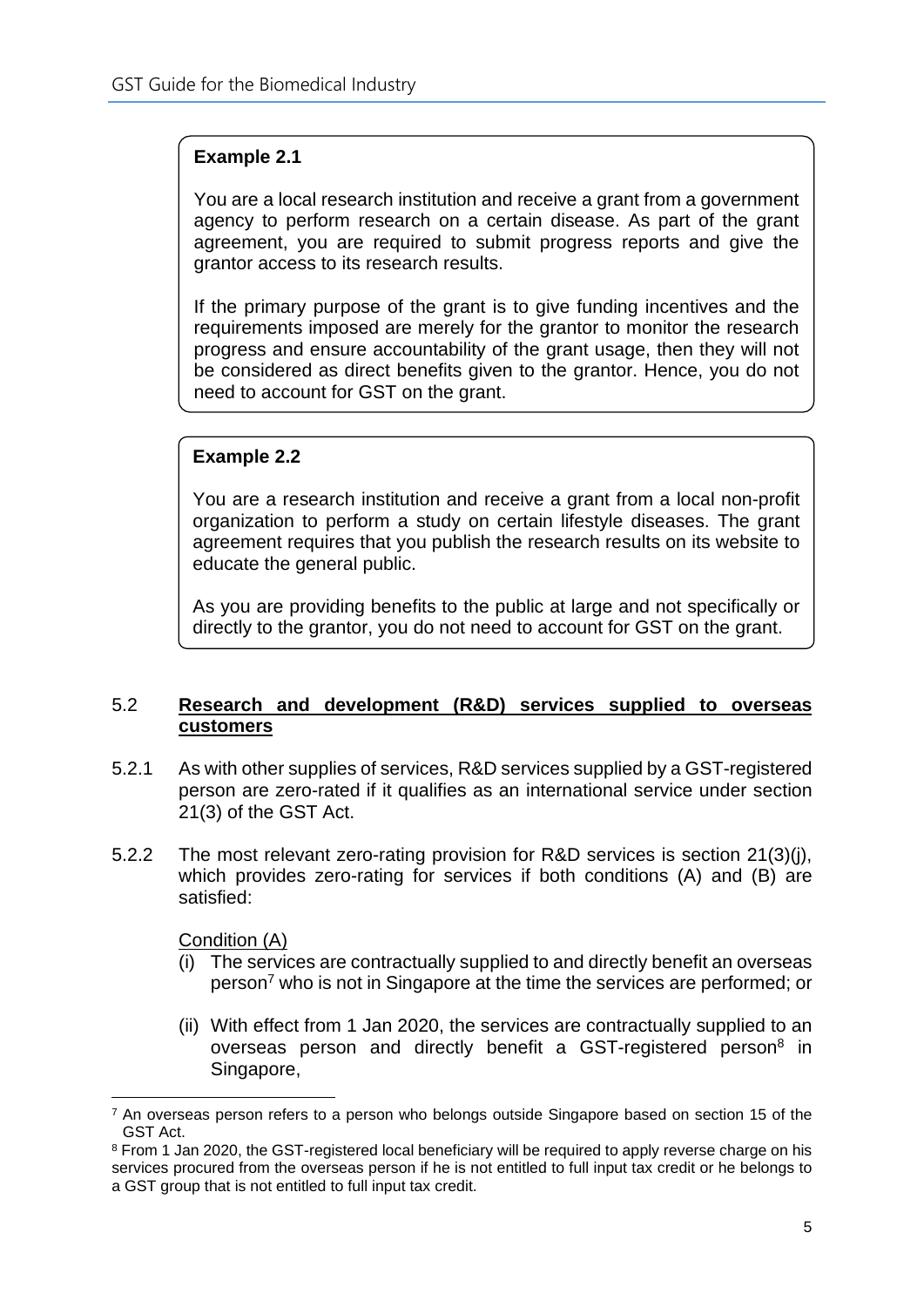### Condition (B)

The services are not supplied directly in connection with goods or land in Singapore.

- 5.2.3 The interpretation of the terms "directly in connection with" and "directly benefit" are explained in the e-Tax guide "GST: Clarification on "Directly in Connection With" and "Directly Benefit"".
- 5.2.4 The following paragraphs illustrate the application of section 21(3)(j) on common R&D arrangements in the biomedical industry.

#### 5.3 **Research service agreements**

5.3.1 You are a local research organization and may enter into an agreement with an overseas company or research institution to perform research. The service is contractually supplied to the overseas company / research institution. If the service does not relate to goods or land in Singapore, the next step is for you to identify the person(s) directly benefitting<sup>9</sup> from the service by examining the agreement. If there is no explicit mention of the beneficiaries in the agreement, the flow of services should be examined.

### **Example 3.1**

You are a local research organization and collaborate with an overseas research institution ('RI') on the development of a new treatment in return for a fee. You will perform the preliminary research and pass the results to RI, who would use the results for the actual development of the vaccine.

Your services directly benefit RI who is able to utilize the results to develop the vaccine and realize profits if the vaccine is commercialized. If the service is not directly in connection with goods in Singapore, you can zerorate the fee received since RI belongs overseas.

<sup>&</sup>lt;sup>9</sup> The person directly benefitting refers to the person who has enjoyed and consumed the service. This does not include secondary recipients who have indirectly benefitted or will potentially benefit from the service.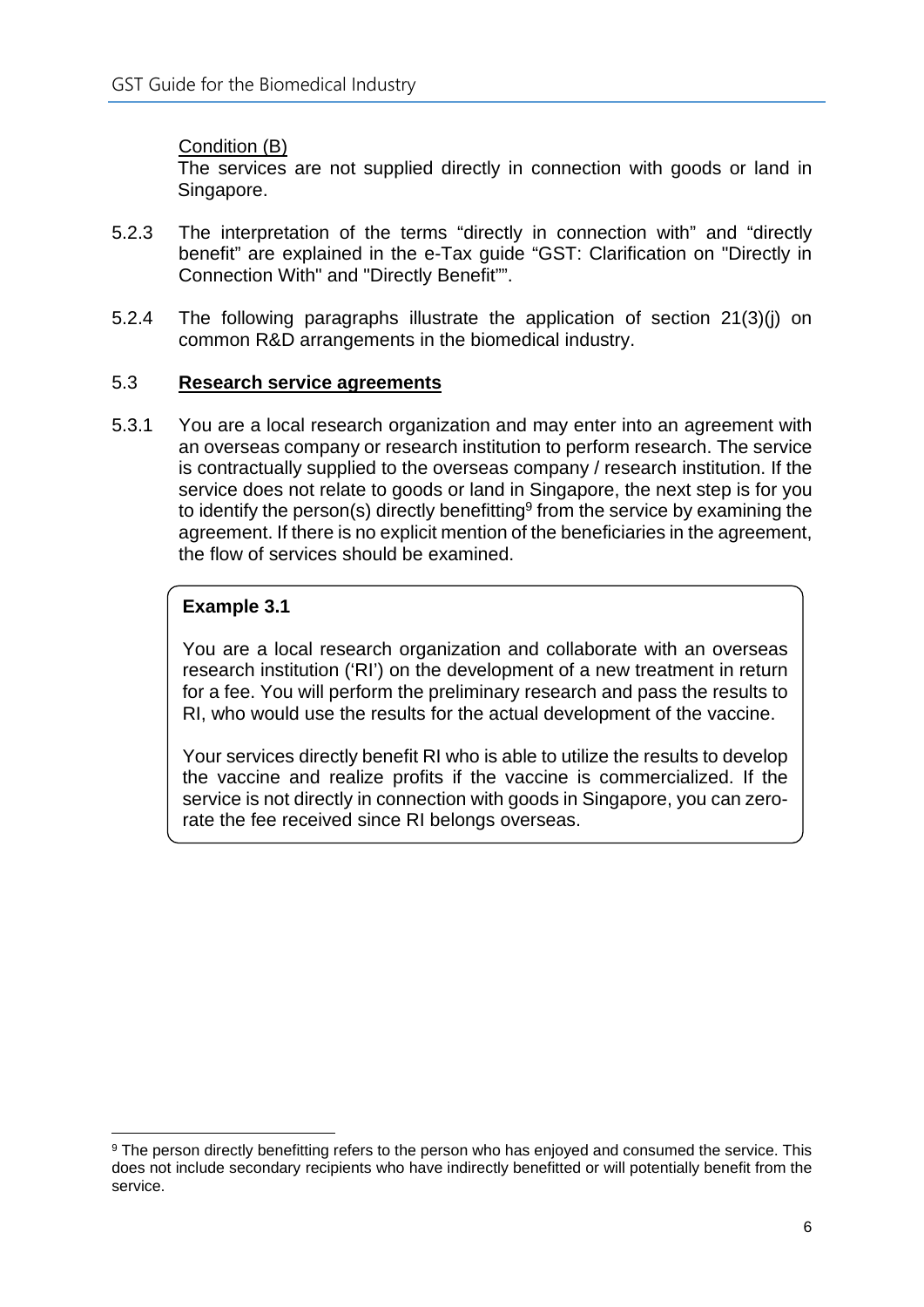# **Example 3.2**

You provide research services to an overseas research institution ('RI') on the development of a new drug in return for a fee. You perform the research and pass the results to RI's local GST-registered subsidiary, who would use the results for the actual development of the drug.

Your services directly benefit the local GST-registered subsidiary who is able to utilize the results to develop the drug.

Before 1 Jan 2020, your supply of research services to RI is subject to GST as your services directly benefitted a local person.

From 1 Jan 2020, you can zero-rate your supply of research services to RI under section 21(3)(j) since the services directly benefit RI's local subsidiary who is GST-registered and belongs in Singapore. This is provided that the service is not directly in connection with goods in Singapore. The local GST-registered subsidiary will be required to apply reverse charge on imported services if it is not entitled to full input tax recovery, and this will include any amounts charged to it by the overseas RI.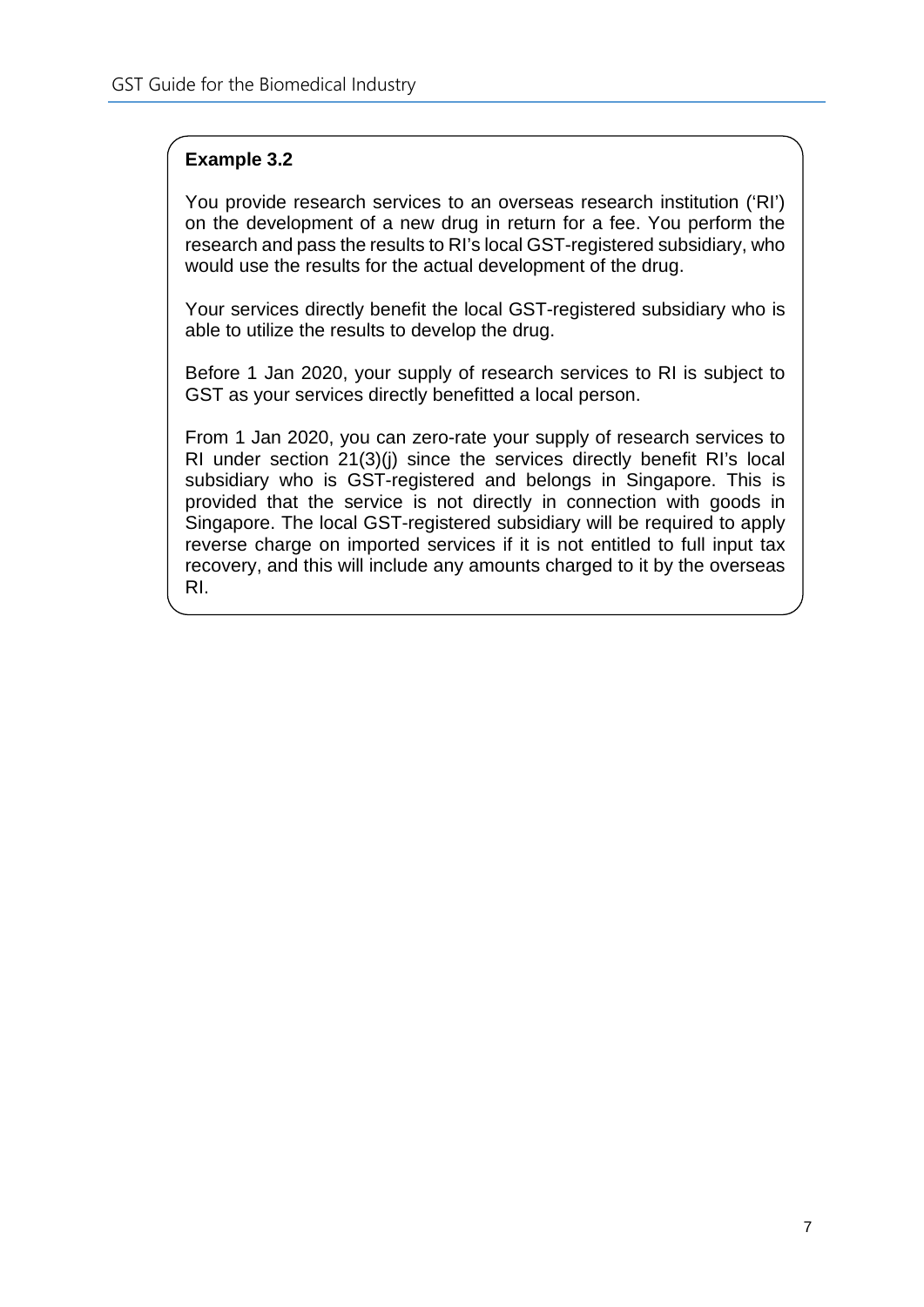# **Example 3.3**

An overseas foundation provides funding to an overseas research institution ('RI') to develop new therapies for certain diseases. RI then collaborates with you, a local research organization, to conduct the research in return for a grant. You will provide the research results to RI, who in turn makes them available to the public worldwide as required by the overseas foundation, including those in Singapore.



# 5.4 **Research and clinical trials involving animal or human subjects**

- 5.4.1 Clinical trials and certain research projects often involve animal or human subjects to test new drugs or therapies' effectiveness. The common issue is whether they are considered as supplied directly in connection with goods in Singapore due to the presence of the animal or human subjects arises.
- 5.4.2 If the clinical trials or research services are performed for fact-finding purposes and the outcome is the analytical report, the Comptroller is prepared to regard the services supplied as not directly in connection with goods in Singapore. The animal and human subjects are disregarded as they are merely the test subjects or 'tools' on which the trials or research are being conducted.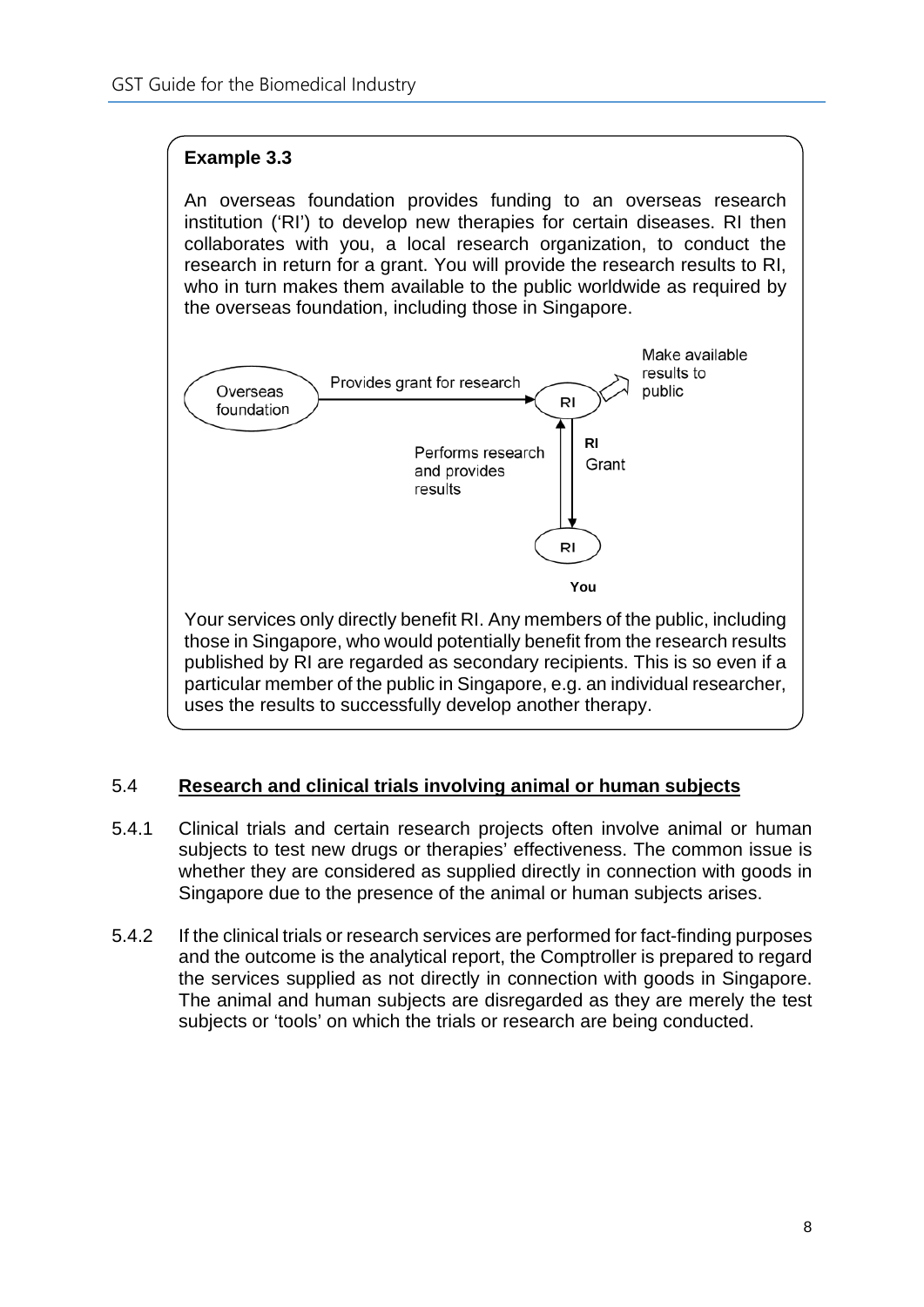You are a local clinical research organization engaged by an overseas pharmaceutical company to perform clinical trials in Singapore for a new intervention drug against a certain disease. Samples of the new drug will be administered to animal subjects in the trials, after which you will provide a report on the trials results to the overseas company. You are paid a fee for conducting the trials.

Your service is not considered as being supplied directly in connection with goods in Singapore (i.e. the animal subjects), as the service is to find out the drug's effectiveness and the deliverable is the report. You can zero-rate your supply of service made to the overseas pharmaceutical company.

### 5.5 **Research and testing of animal or human specimens or samples**

- 5.5.1 You may also perform research and laboratory testing services on animal or human tissue specimens or blood samples. The Comptroller is prepared to take a wider approach and treat such services supplied as not being directly in connection with goods (i.e. the animal or human specimens or blood samples), if the following conditions are satisfied:
	- (a) The research or testing is performed for fact-finding purposes and the outcome is the research or test report. For example, the testing is to diagnose certain health conditions of the person from whom the specimens or samples originate;
	- (b) The research or testing does not add any value to the specimens or blood samples or enhance them in any way; and
	- (c) The specimens or blood samples have no commercial value (i.e. cannot be traded or sold commercially) and will be discarded upon completion of the research or testing.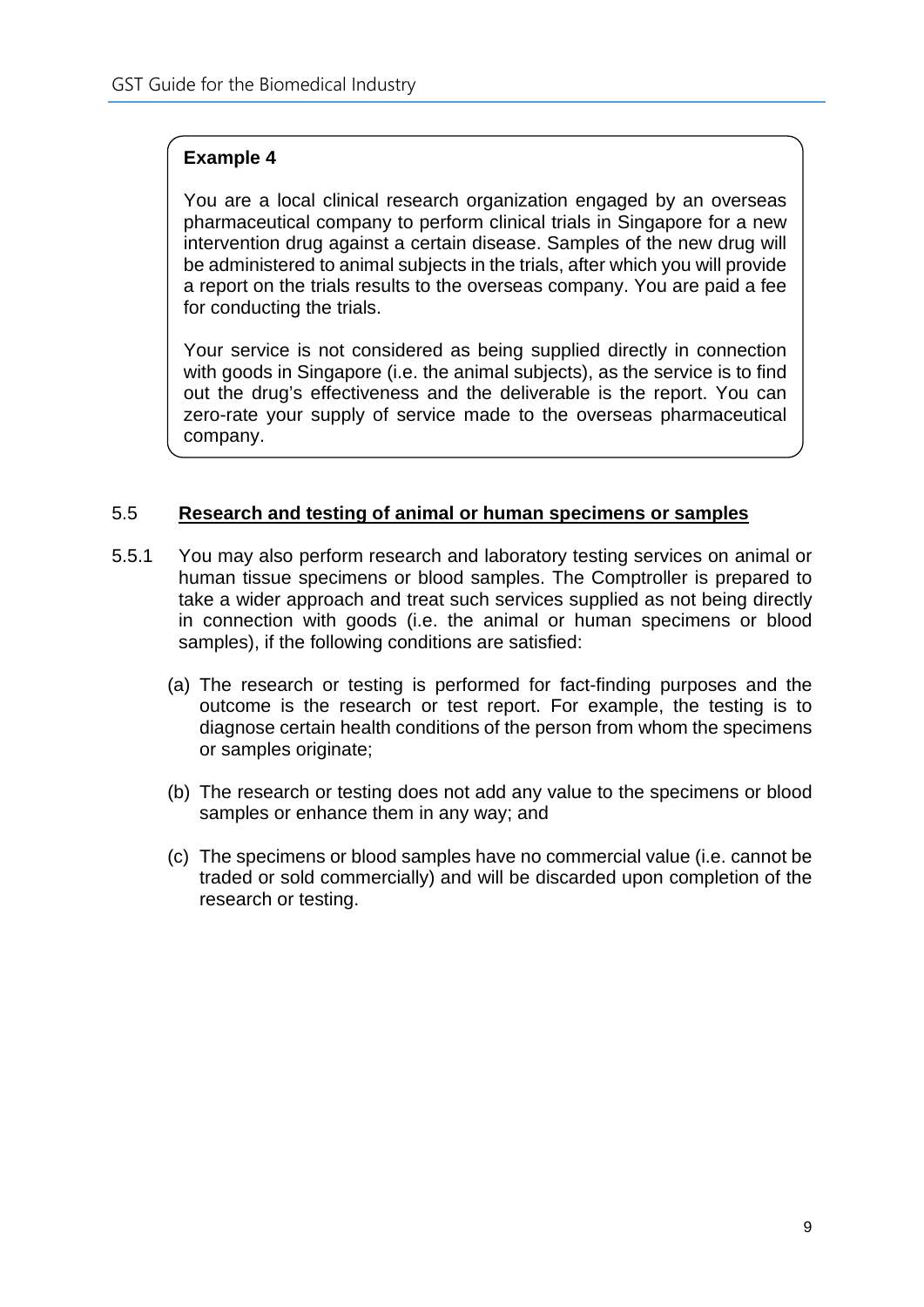You are a clinical laboratory providing blood sample testing services to overseas private clinics on blood samples of their patients (e.g. testing of blood cell count, sugar and cholesterol levels etc.). You charge a fee for your services and provide a test report to the clinics. You will dispose the blood samples after the testing is completed.

Your service is to find out the relevant levels in the blood samples and diagnose potential diseases or health risks. The outcome is the test results report. The service does not add any value to the samples which will be discarded afterwards. The testing service supplied by you is not directly in connection with goods (i.e. the blood samples) in Singapore. Accordingly, you can zero-rate your supply made to the overseas clinics.

#### 5.6 **Research involving prototypes**

- 5.6.1 Research into new formulas, designs, concepts, know-hows and technical specifications of a product may involve the creation of a prototype. The prototype may be either new (i.e. built from scratch) or an enhanced version of an existing product. The prototype is usually created to test or verify the formula or know-how and simulate the actual product.
- 5.6.2 A tangible prototype is classified as a good. As such, where the supply of research services involves a prototype in Singapore, the issue of whether the services supplied are directly in connection with goods in Singapore arises. If so, the services cannot be zero-rated under section 21(3)(j).
- 5.6.3 Where the primary objective of the research services is to create or discover knowledge and the deliverable is the new or enhanced knowledge (e.g. formula, designs, concepts, know-hows or specifications), the research services supplied are not considered being directly in connection with the prototype. This is provided that the prototype must not be the subject matter of the research services, i.e. the prototype merely serves as an instrument to develop and verify the knowledge created or discovered and simulate the actual product. This is more clear-cut in research that involves the creation of a new prototype. In such instance, there is no identifiable goods to apply the 'directly in connection with' test as the prototype does not exist yet at the time the research services are performed.
- 5.6.4 Whether the research is a pure service merely comprising of knowledge creation is a question of fact and depends on the business arrangement with the customer. The following indicators can be applied as a guide towards determining the correct GST treatment: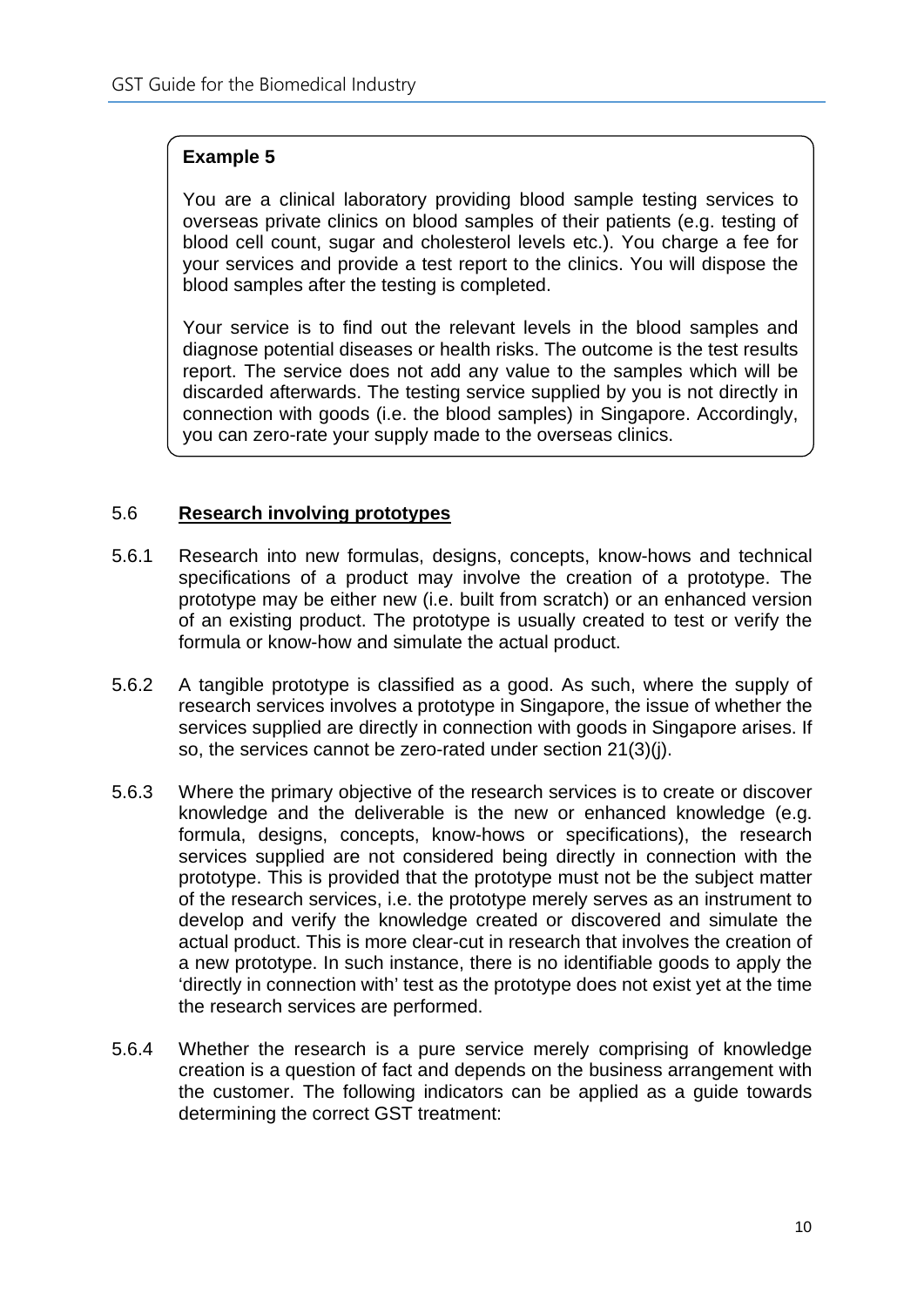| <b>Indicator</b>                                        | <b>What It Suggests</b>                                                                                                                                                                                                                                                                                                                                                                           |
|---------------------------------------------------------|---------------------------------------------------------------------------------------------------------------------------------------------------------------------------------------------------------------------------------------------------------------------------------------------------------------------------------------------------------------------------------------------------|
| Scope of service to be<br>performed                     | The research is likely a pure service not directly in<br>connection with the prototype if:<br>The scope of service is primarily research for<br>(i)<br>the purpose of creating or discovering new or<br>enhanced formula/know-how/concept etc.; and<br>(ii) The prototype is merely to simulate the<br>characteristics of the creation or discovery in a<br>physical form, develop and verify it. |
| Type of service the<br>customer expects to<br>receive   | The research is likely a pure service not directly in<br>connection with the prototype if:<br>The main deliverable the customer expects to<br>(i)<br>receive is the research report detailing the new<br>or enhanced formula/know-how/concept etc.;<br>and<br>(ii) The prototype is merely for evidential<br>or<br>verification purpose.                                                          |
| New form of<br>technology                               | If the research culminates in the creation or<br>discovery of a new form of technology, it indicates<br>that the research is a pure service not directly in<br>with the prototype<br>connection<br>used<br>in<br>the<br>developmental process.                                                                                                                                                    |
| <b>Creation of Intellectual</b><br>Property (IP) rights | The creation of IP rights such as patents during the<br>research process suggests that the research<br>entails a new technology or invention. Similar to the<br>above, this indicates that the research is a pure<br>not directly in connection<br>service<br>with<br>the<br>prototype.                                                                                                           |
| Prototype not<br>available for<br>commercial sale       | prototype is not made available<br>If the<br>for<br>commercial sale and is intended only as a tool or<br>means for testing purposes or to give visual<br>presentation of a possibly real product, this<br>indicates that the research is more likely a pure<br>directly<br>in connection<br>service<br>not<br>with<br>the<br>prototype.                                                           |

- 5.6.5 As business arrangements may vary, the above indicators should be applied to the context of each specific arrangement by the parties involved. It should also be noted that the indicators are intended as a guide and they are not absolute or exhaustive. When in doubt, you should write in to the Comptroller of GST with full facts of the case for advice on the appropriate GST treatment.
- 5.6.6 The above GST treatment will not apply to the following testing and manufacturing services: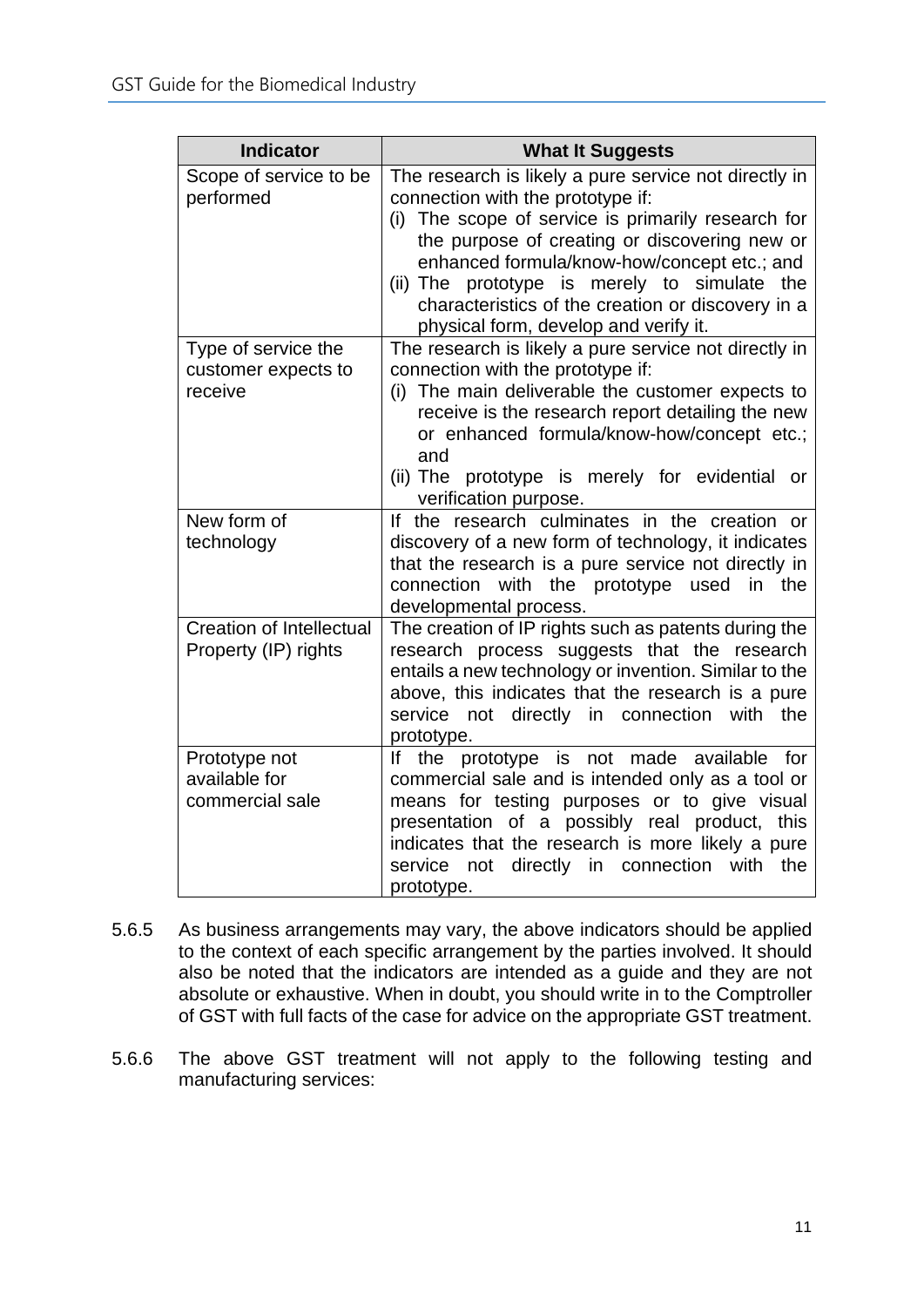# Testing services

- 5.6.7 There are certain testing services which are clearly supplied directly in connection with goods – the goods are the subject matter of the services. Accordingly, the testing services should be standard-rated if the goods are located in Singapore. This is unless the testing service qualifies for zero-rating under section  $21(3)(k)^{10}$ , i.e. the services is performed on a sample of goods taken from goods located outside Singapore at the time the services are performed.
- 5.6.8 An example would be QC testing performed on newly manufactured goods.

# **Example 6**

You are a local company engaged by an overseas manufacturer to perform QC testing on its new batch of medical equipment to be released in Singapore. In conducting the testing, you are required to perform physical checks on the devices and establish certain physical attributes to ensure that they are in working condition and safe for use.

The testing service supplied by you is directly in connection with the goods (i.e. medical equipment) in Singapore. As such, your supply is standardrated.

#### Manufacturing services

- 5.6.9 Where the primary objective of the services is to produce the prototype based on pre-defined specifications and instructions given by the customer without inputting any new or enhanced knowledge, it is considered as a mere manufacturing of the prototype.
- 5.6.10 Such manufacturing services are treated as a supply of goods for GST purposes. The supply is standard-rated if the manufactured goods are delivered locally, or zero-rated if the manufactured goods are exported. For more information on zero-rating of goods, please refer to the e-Tax guide 'GST: Guide on Exports'.

(ii) which directly benefit –

<sup>10</sup> Section 21(3)(k) allows zero-rating for prescribed services supplied:

<sup>(</sup>i) under a contract with a person wholly in his business capacity (and not in his private or personal capacity) and who in that capacity belongs in a country outside Singapore; and

<sup>(</sup>A) a person wholly in his business capacity (and not in his private or personal capacity) and who in that capacity belongs in a country other than Singapore; or

<sup>(</sup>B) with effect from 1 Jan 2020, a GST-registered person who belongs in Singapore.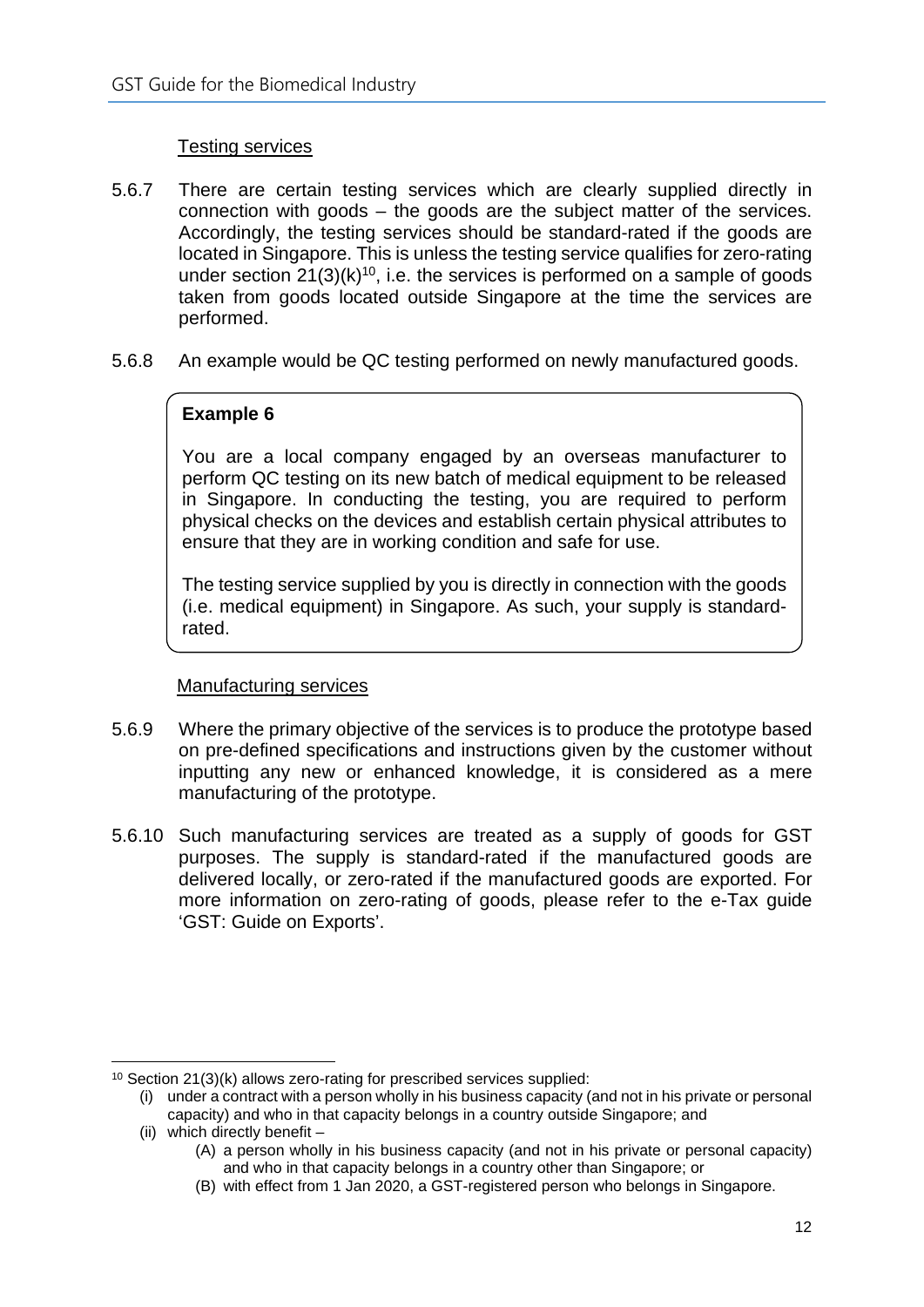You are tasked by an overseas pharmaceutical company to produce a prototype of a new tablet based on a ready drug formula and specific instructions.

As your service is merely to produce the prototype without adding any new knowledge, the supply is standard-rated if the manufactured prototype is delivered locally.

5.6.11 In summary, where the deliverable of the service results in an intangible form (e.g. knowledge, know-how), any use of a tangible prototype may be considered as a tool for the service delivered and the service will not be considered as being directly in connection with the good. This is so even though the result may be presented in a physical report. However, if a large part of the deliverable is to produce a tangible prototype, the service will be considered as directly in connection with the good. Please refer to Appendix 1 for an illustration of the application of the above GST treatment to a scenario involving prototypes.

#### **6 Input Tax Claims**

#### 6.1 **General rules**

- 6.1.1 In general, a GST-registered person can claim the GST incurred on business expenses (referring to purchase of goods and services locally from GSTregistered suppliers and imports of goods) if the following conditions under sections 19 and 20 of the GST Act are satisfied:
	- (a) For local purchases, the goods or services must be contractually supplied to the business. For imports, the business must be the rightful importer of the goods;
	- (b) The goods or services are used or to be used for the purpose of the business;
	- (c) The goods or services are used or intended to be used for the making of taxable supplies or out-of-scope supplies that would be taxable if made in Singapore;
	- (d) The input tax claims are supported by valid tax invoices or simplified tax invoices for the goods or services supplied locally and for imports, relevant import permits showing the business as the importer;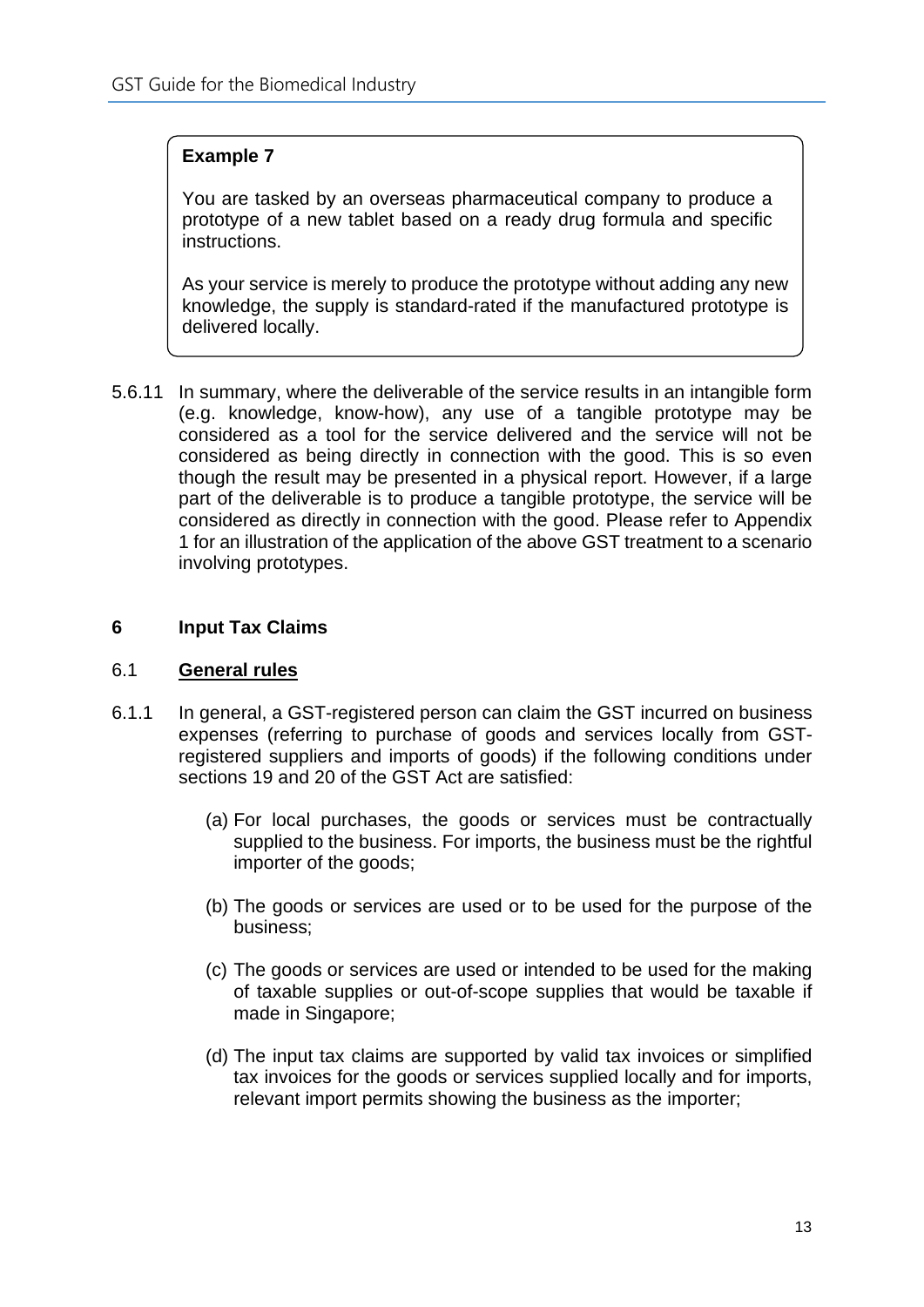- (e) The input tax claims are not disallowed under regulations 26 or 27 of the GST (General) Regulations<sup>11</sup>; and
- (f) Reasonable steps have been taken to ascertain and conclude that the goods or services were not part of a Missing Trader Fraud arrangement and the conclusion is one that a reasonable person would have made.

#### 6.2 **Intention to make taxable supplies**

- 6.2.1 There may be situations where you procure goods or services with the intention to make taxable supplies subsequently and claimed the corresponding input tax. However due to change in business circumstances, the intention may not materialize, resulting in no taxable supplies being made.
- 6.2.2 If you can prove (with documentary evidence) that at the point of claiming, you had firm intention to make taxable supplies in the course and furtherance of your business, you need not adjust the input tax previously claimed. For example, you entered into a contract with your customer to make those taxable supplies. However due to genuine circumstances which is beyond your control, the intention did not materialize, e.g. the product that you intended to supply turns out to be commercially non-viable.
- 6.2.3 Otherwise, you will need to repay the input tax claims you had made earlier to the Comptroller. Separately, you are not allowed to claim as input tax, the GST attributable to activities after the intention to make taxable supplies has ceased.

<sup>&</sup>lt;sup>11</sup> Disallowed expenses include club subscription fees, medical and accident insurance premiums, medical expenses, family benefits and motor car expenses. For more information, please refer to IRAS website > GST > GST-registered businesses > Working out your taxes > Can I claim GST (input tax).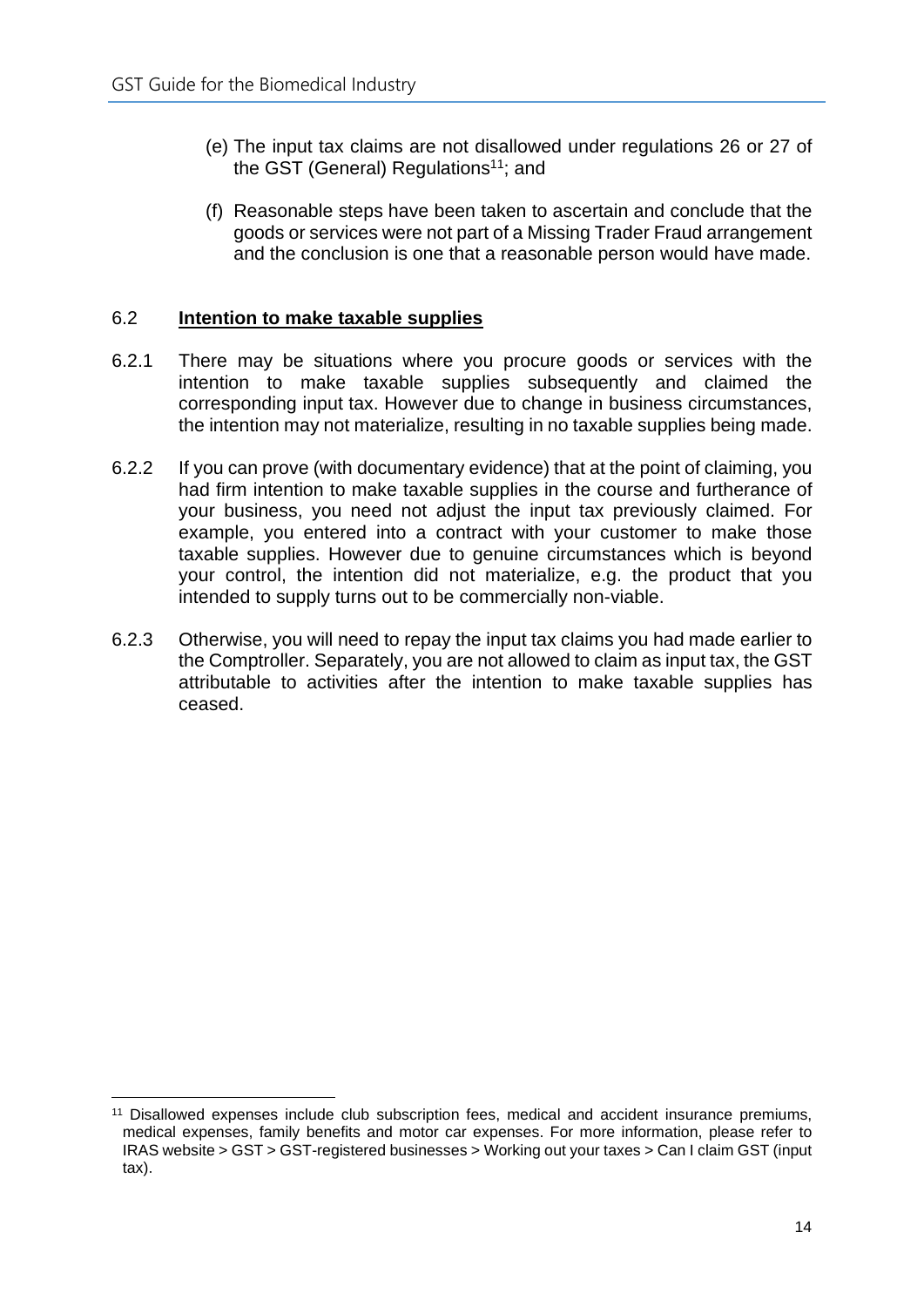You are a local GST-registered pharmaceutical company and regularly make taxable supplies of medicinal drugs in Singapore. You incur R&D expenses (including research, testing and clinical trial services provided by a local clinical laboratory) on a new product that you intend to commercialize and have claimed input tax on these expenses in your GST returns. In preparation for the launch of the new drug, you have also entered into agreements with your CMs for bulk production of the drug. In addition, you have prepared marketing and sales plan for the product launch. At the final stage of testing, new safety regulations are introduced and as a result, the drug could not obtain regulatory approval for sale.

You have claimed input tax on R&D expenses on the basis that you intended to commercialize the new drug and make taxable supplies. This is demonstrated through the manufacturing agreements and marketing plans prepared. The supplies did not materialize due to genuine circumstances beyond your control, i.e. the introduction of new regulations. In such instance, you are entitled to the input tax that you have claimed previously and no repayment of tax is required.

#### 6.3 **Input tax attributable to non-taxable grants**

- 6.3.1 There may be situations where you incur input tax in relation to business activities which are wholly or partially funded by non-taxable research grants, and the research grants are received by you as outright payments with no benefits given in return to the grantor (see paragraph 5.1.2 above).
- 6.3.2 Whether you may claim the input tax in full including the proportion attributable to the non-taxable grants depends on whether you are wholly carrying on a business for the making of taxable supplies. Where you are fully making taxable supplies for business purposes, you may claim the input tax in full. However, if you are carrying on both business and non-business activities and not fully making taxable supplies, you will need to apportion the input tax and may claim only the portion attributable to the taxable supplies.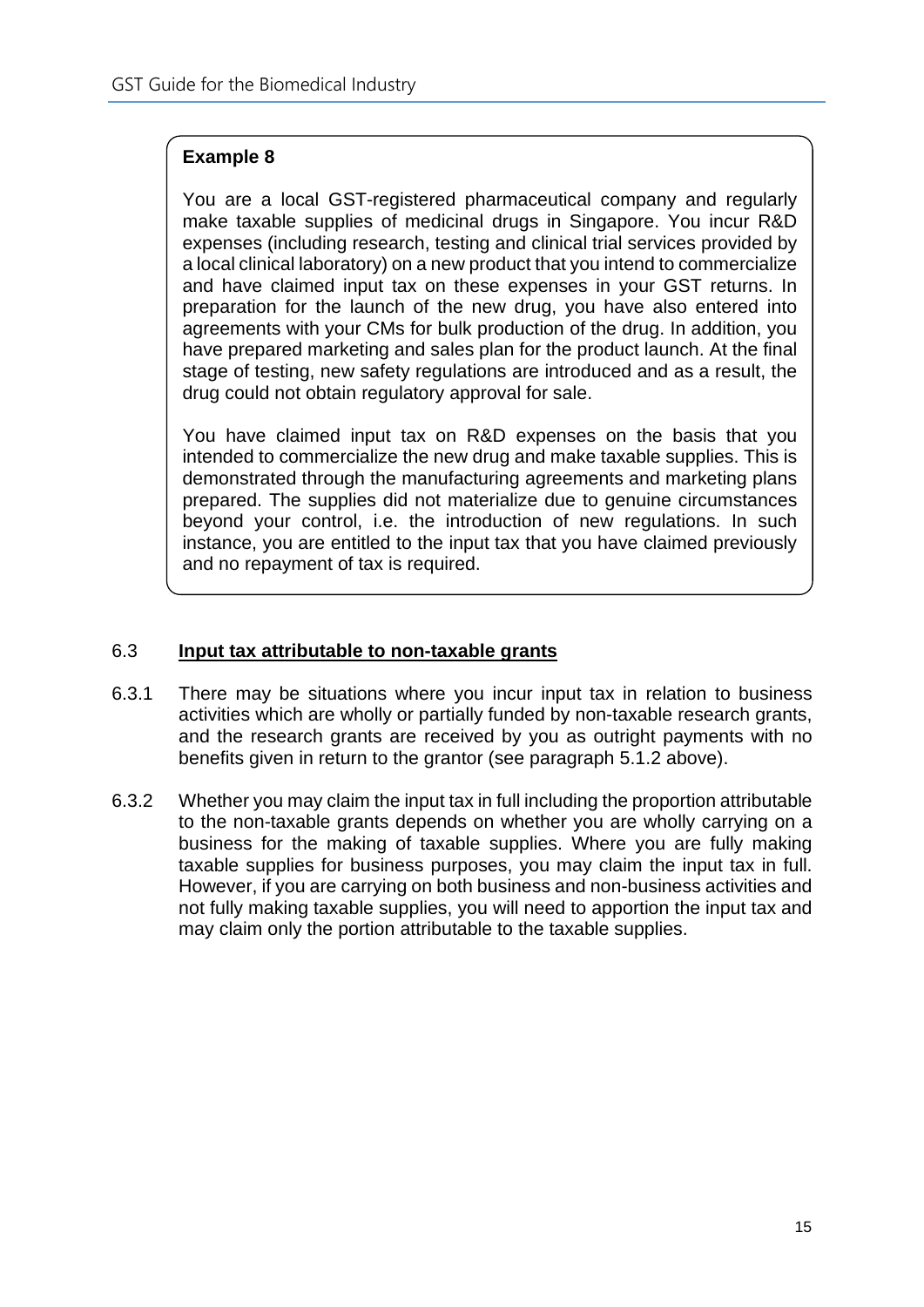You are a local research company and render R&D services to local and overseas businesses in return for a fee charged. You are also partially funded by research grants given by certain public sector agencies. You did not account for GST on the grants as you did not provide any benefits to the agencies in return for them. You incur input tax on expenses relating to the R&D activities, as well as general overheads for the running of its daily operations.

In this case, you are wholly carrying on business activities and making taxable supplies for a consideration. Hence, you may claim the input tax incurred in full subject to the other input tax claim conditions. This is notwithstanding that you are partially funded by non-taxable grants.

6.4 When in doubt, you should write in to the Comptroller of GST with full facts of your case for advice on the appropriate GST treatment.

#### **7 Procurement of services from overseas suppliers**

- 7.1 From 1 Jan 2020, if you procure services from overseas suppliers ("imported services") and you are not entitled to full input tax credit or belong to a GST group that is not entitled to full input tax credit, you may be subject to reverse charge.
- 7.2 Under reverse charge, you have to account for GST on all imported services as if you are the supplier, except for certain services which are specifically excluded from the scope of reverse charge. You will be entitled to claim the corresponding GST as your input tax, subject to the normal input tax recovery rules.
- 7.3 For more information, please refer to the e-Tax guide "GST: Taxing imported services by way of reverse charge".

# **8 Contact Information**

8.1 For enquiries on this e-Tax Guide, please contact the Goods and Services Tax Division at www.iras.gov.sg (select "Contact Us").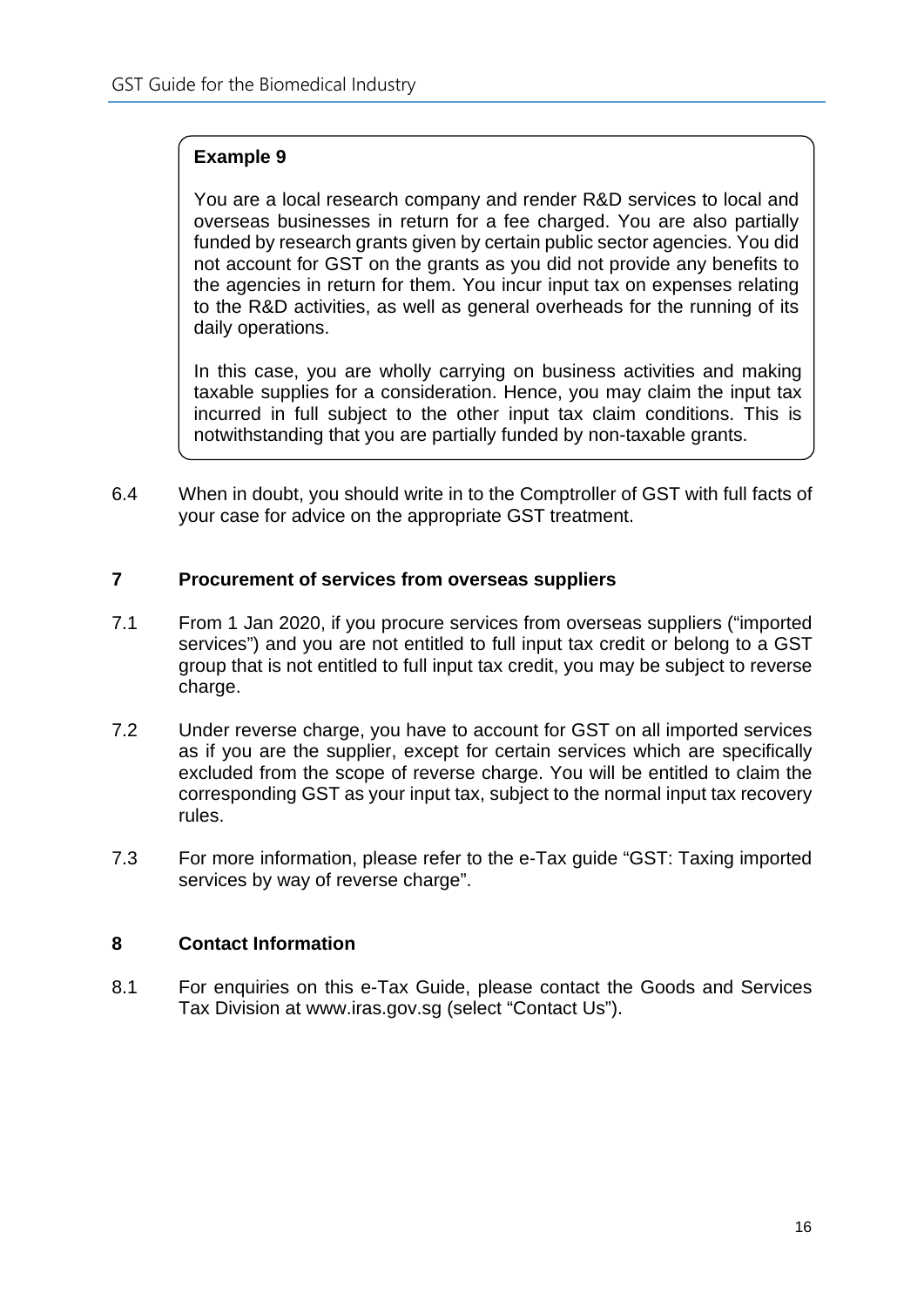# **9 Updates and Amendments**

|                | Date of<br>amendment | <b>Amendments made</b>                                                                                                                                                                                                                                                                                                                                                                                                                                                                                                       |  |  |
|----------------|----------------------|------------------------------------------------------------------------------------------------------------------------------------------------------------------------------------------------------------------------------------------------------------------------------------------------------------------------------------------------------------------------------------------------------------------------------------------------------------------------------------------------------------------------------|--|--|
| $\overline{1}$ | 10 Dec 2014          | • Revised paragraph 5.8.2 for clarity<br>• Revised paragraph 5.8.8 in line with new section<br>33B provision taking effect from 1 Jan 2015                                                                                                                                                                                                                                                                                                                                                                                   |  |  |
| $\overline{2}$ | 7 Nov 2016           | Previous version<br>• Removed paragraph 3 on 2011 budget changes<br>• Removed paragraph 5.3 on GST treatment on CM's<br>supplies and input tax entitlement prior to 1 Oct<br>2011<br>• Removed Appendix 1 on tax treatment of research<br>and laboratory testing services prior to 1 Oct 2009<br><b>Current version</b><br>• Amended paragraph 3 on importation of medicinal<br>and therapeutic products for clinical trials<br>• Amended paragraph 4 to summarize the benefits of<br>the ACMT scheme<br>• Editorial changes |  |  |
| 3              | 25 Oct 2019          | • Added new paragraph 5.2.3 and new example 3.2<br>• Added paragraph 7 on applying reverse charge on<br>imported services<br>• Editorial changes                                                                                                                                                                                                                                                                                                                                                                             |  |  |
| $\overline{4}$ | 10 Feb 2021          | · Revised paragraph 6.1.1 to update input<br>tax<br>claiming conditions<br>• Editorial changes                                                                                                                                                                                                                                                                                                                                                                                                                               |  |  |
| 5              | 5 Jan 2022           | • Amended paragraph 3.1 to update that with effect<br>from 16 Dec 2021, GST relief will also apply to<br>Class 2 CTGT products.<br>• Editorial changes                                                                                                                                                                                                                                                                                                                                                                       |  |  |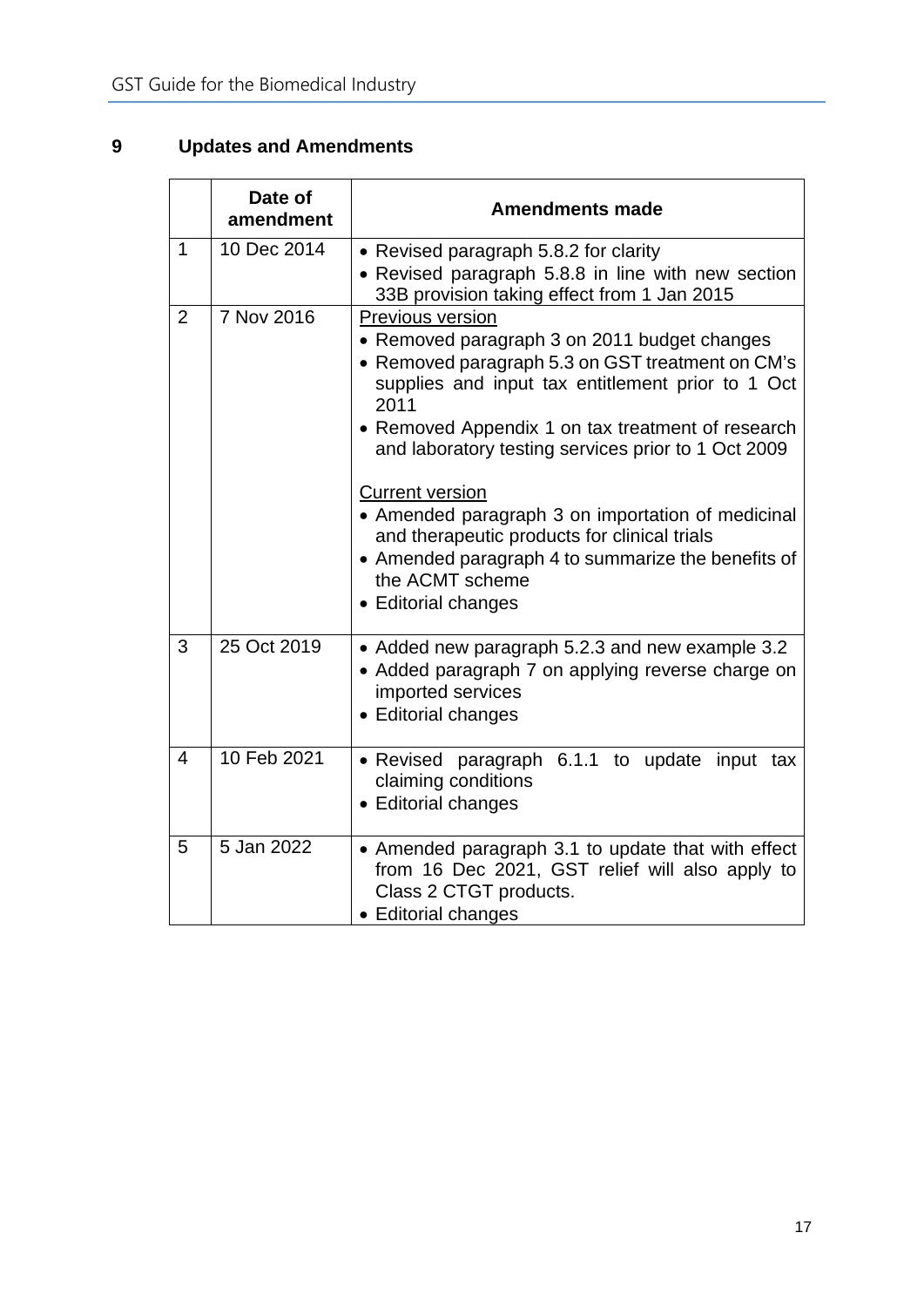# **Appendix 1: Illustration of GST Treatment for Services Involving Prototypes**

You are a local GST-registered biomedical research company. You are tasked with a new flu drug (ABC) by an overseas pharmaceutical company (OP).

| <b>Scenario</b>                                                                                                                                                                                                                                                                                                                                                                                                                              | <b>Indicators</b>                                                                                                                                                                                                                                                                                                                                                                                                                                                                                                                                  | <b>GST Treatment</b>                                                                                                                                                                                                                                                                                                                                                                                                                                                |
|----------------------------------------------------------------------------------------------------------------------------------------------------------------------------------------------------------------------------------------------------------------------------------------------------------------------------------------------------------------------------------------------------------------------------------------------|----------------------------------------------------------------------------------------------------------------------------------------------------------------------------------------------------------------------------------------------------------------------------------------------------------------------------------------------------------------------------------------------------------------------------------------------------------------------------------------------------------------------------------------------------|---------------------------------------------------------------------------------------------------------------------------------------------------------------------------------------------------------------------------------------------------------------------------------------------------------------------------------------------------------------------------------------------------------------------------------------------------------------------|
| Scenario 1 - Research<br>involving new prototype<br>You are engaged by OP<br>to research and develop<br>the formula for a new flu<br>drug. In the process, a<br>prototype of the new drug<br>ABC is produced to<br>simulate the actual<br>product.<br>OP owns the patent rights<br>for the formula. OP will<br>use the formula that you<br>developed to bulk-<br>produce ABC for<br>commercial sale.                                         | Primary service is to<br>$\bullet$<br>develop the new<br>formula<br>Main deliverable is the<br>$\bullet$<br>research results with<br>the new formula<br>Prototype is to<br>$\bullet$<br>simulate the actual<br>product and prove that<br>the formula works<br>Prototype did not exist<br>$\bullet$<br>at start of the research<br>The formula is a new<br>$\bullet$<br>invention<br>Creation of intellectual<br>$\bullet$<br>property rights i.e.<br>patent, over the<br>formula<br>Prototype by itself is<br>not available for<br>commercial sale | Your service to OP is the<br>development of ABC's<br>formula. The prototype<br>produced is a by-product<br>that can be disregarded.<br>Your service is not directly<br>in connection with the<br>prototype. You can zero-<br>rate your supply to OP.                                                                                                                                                                                                                |
| Scenario 2 - Research<br>involving existing<br>prototype<br>ABC is an existing flu<br>drug in the market but its<br>users have reported a<br>drowsy side effect.<br>You are engaged by OP<br>to develop an enhanced<br>formula for ABC without<br>the side effect. You<br>perform the research<br>using samples of existing<br>ABC and developed an<br>enhanced formula<br>ABC++. The ABC<br>samples used will be<br>discarded on completing | Primary service is to<br>$\bullet$<br>develop the enhanced<br>formula for ABC<br>Main deliverable is the<br>$\bullet$<br>research results with<br>the enhanced formula<br>Prototype is to<br>$\bullet$<br>simulate the actual<br>product and prove that<br>the formula works<br>The ABC++ formula is<br>$\bullet$<br>a new invention<br>Creation of intellectual<br>$\bullet$<br>property rights i.e.<br>patent, over the<br>formula<br>The ABC++ prototype<br>$\bullet$<br>by itself is not<br>available for<br>commercial sale                   | There are 2 sets of goods<br>in question - ABC samples<br>and ABC++ prototype<br><b>ABC</b> samples<br>The samples are merely<br>tools for you to conduct<br>your research and there is<br>no value-add to them.<br>Also, they are discarded<br>after the service is<br>completed.<br>ABC++ prototype<br>The prototype is intended<br>to verify that the enhanced<br>formula works. Your<br>primary service to OP is<br>the development of the<br>enhanced formula. |